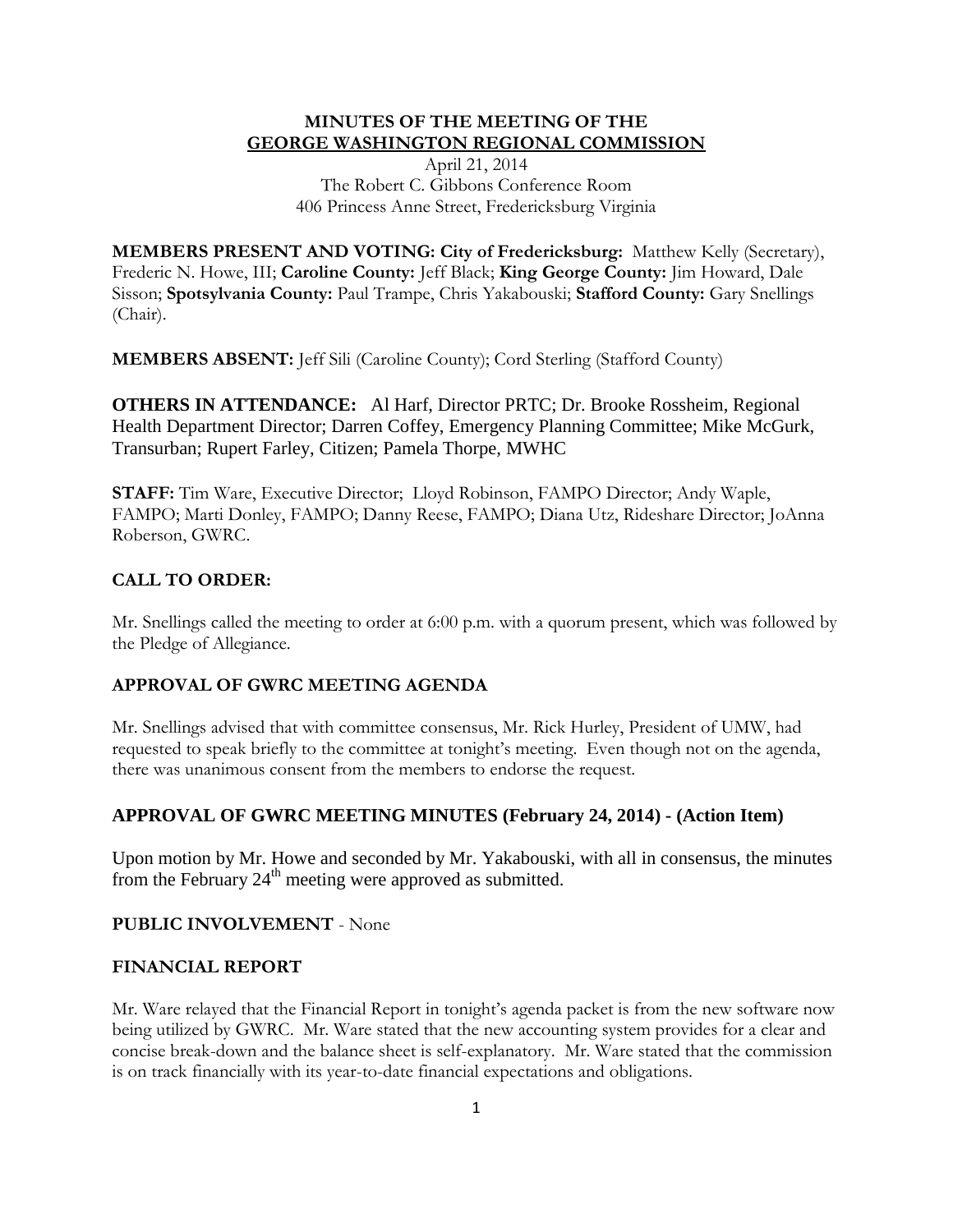#### **EXECUTIVE DIRECTOR'S REPORT**

Mr. Ware advised that GWRC, FAMPO, Community Leaders, and Chairman of both GWRC & FAMPO met recently for the purpose of discussing strategic planning being led by the University of Mary Washington. Mr. Ware stated that the purpose of the meeting was to discuss with the community leaders on how they and the community can become better partners; to reiterate what GWRC does; etc.

Mr. Ware relayed that the Continuum of Care program that was recently staffed and funded by the City of Fredericksburg is now going to become a new responsibility to GWRC effective July 1, 2014. Mr. Ware advised that previously GWRC had been funding a part-time position that was responsible for maintaining a data base on homeless statistics throughout the region. If funding and grants materialize, the City will relinquish all responsibility for the grant maintenance, data collection, etc. and the position will revert to one full-time position becoming effective towards the end of the 2014 calendar year.

Mr. Ware advised that effective July  $1<sup>st</sup>$ , that Mr. Robinson is going to begin working part-time for FAMPO and he will be relinquishing his current duties of serving as the FAMPO Administrator.

#### **OLD BUSINESS:**

#### **a.) Regional Courts** – Mr. Tim Ware

Mr. Ware advised that he was tasked from the Commission at the February meeting to pursue information on consolidation of jurisdictional court rooms and courts. Mr. Ware stated that he has had conversations with Wiley Associates, local court clerks within the region, and with Frederick County who currently is utilizing a regional court system.

Mr. Ware stated that the sharing of court facilities would be viable; however, not an easy process as it would require a tremendous amount of local cooperation. Mr. Ware advised that not only would the administration for the three courts (Circuit, General District, & Juvenile) and the judges need to reach agreements in regard to the common ground on facility usage but the local governments would also be required to come to terms on how the shared facilities would be funded.

Mr. Ware advised that included in today's agenda packet, is a summary that shows the pros and cons for sharing court facilities as well as for consolidation of court services that can be reviewed by the members. Mr. Kelly stated that this was a request to see if something like this could work and if members want this discussed and explored in greater detail that it can be included as an agenda item at future meetings.

#### **b.) Natural Gas Extraction** – Mr. Tim Ware

Mr. Ware advised that he was tasked from the Commission at the February meeting to pursue what information is available in regard to Natural Gas Extractions (fracking). Mr. Ware stated that he was asked to confer with neighboring PDC's to determine if any collaborative efforts have occurred.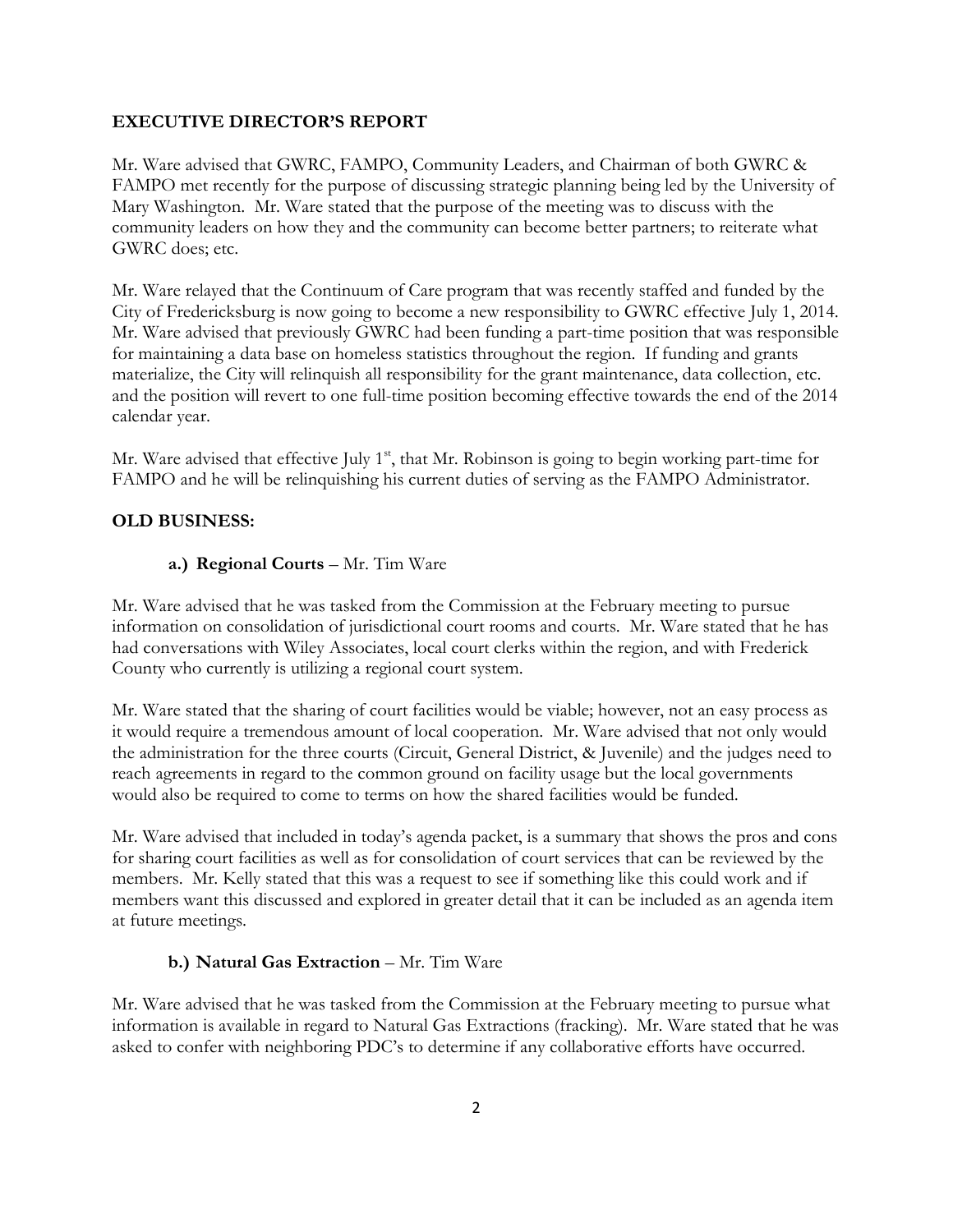Mr. Ware relayed that to date, most regions are still in the preliminary information gathering stage. The Shenandoah area is actually exploring the next phase past the information gathering stage. Mr. Ware advised that both the Northern Neck and Middle Peninsula Regions have conducted information sessions with DMME. Mr. Ware relayed that DMME is willing to have a representative come to the PD16 region as well; however, this meeting would need to occur at an alternative time/date from the commission's regularly scheduled  $3<sup>rd</sup>$  Monday meeting night.

Mr. Ware stated that included in tonight's agenda packet is the information gathered to date for review. Mr. Ware relayed that he would continue with follow-up on this issue per the commission's request. Mr. Sisson stated that there is an informational meeting planned at 7:00 p.m. at King George High School on June  $12<sup>th</sup>$ . Mr. Sisson stated that this is not an issue that should be ignored regionally; however, as no permits have been filed to date, that the planning district has limited power. Mr. Ware stated that to date no permits have been filed regionally and no revisions have been made to jurisdictional planning ordinances. Mr. Howe stated that having the current maps updated to show which areas within the region could be affected would be helpful. Mr. Black stated that he felt it would be beneficial for the commission to meet with DMME and he personally would be willing to meet at an alternate date/time as needed. This general consensus was also expressed by the other members.

#### **NEW BUSINESS:**

## **a.) Approval of GWRC Resolution No. 14-16, Endorsing the Fiscal Year 2015 Rural Transportation Planning Program** – Mr. Andy Waple **(ACTION ITEM)**

Mr. Waple advised that Resolution No. 14-16 is the annual transportation planning program that affects the rural areas of Caroline and King George counties. Mr. Waple stated that the amount of funding to be allocated is the same amount that was endorsed in 2014. Mr. Waple relayed that staff has included an additional component in this year's plan which provides data for daily congestion and incident management to the Route 301/Harry Nice Bridge coming from Maryland into Virginia in King George County.

Upon motion made by Mr. Sisson and seconded by Mr. Howe, Resolution No. 14-16 was unanimously approved.

### **b.)** – **Approval of GWRC Resolution No. 14-17, Approving the Selection of Spangler/Erkert and Associates to Provide Marketing Services to the George Washington Regional Commission** – Ms. Diana Utz

Ms. Utz advised Resolution No. 14-17 is a request for approval of \$170,000 of funding the region has received for marketing the I95 Express Lane project. Ms. Utz stated that this is funding that requires no local matches and will run from May until October. This funding will be utilized to market specifically to the commuters from this region and will target both multimodial and multi-media marketing options. Resolution No. 14-17 is requesting approval for GWRC to hire an on-call consultant, Spangler/Erkert & Associates to implement the marketing campaign.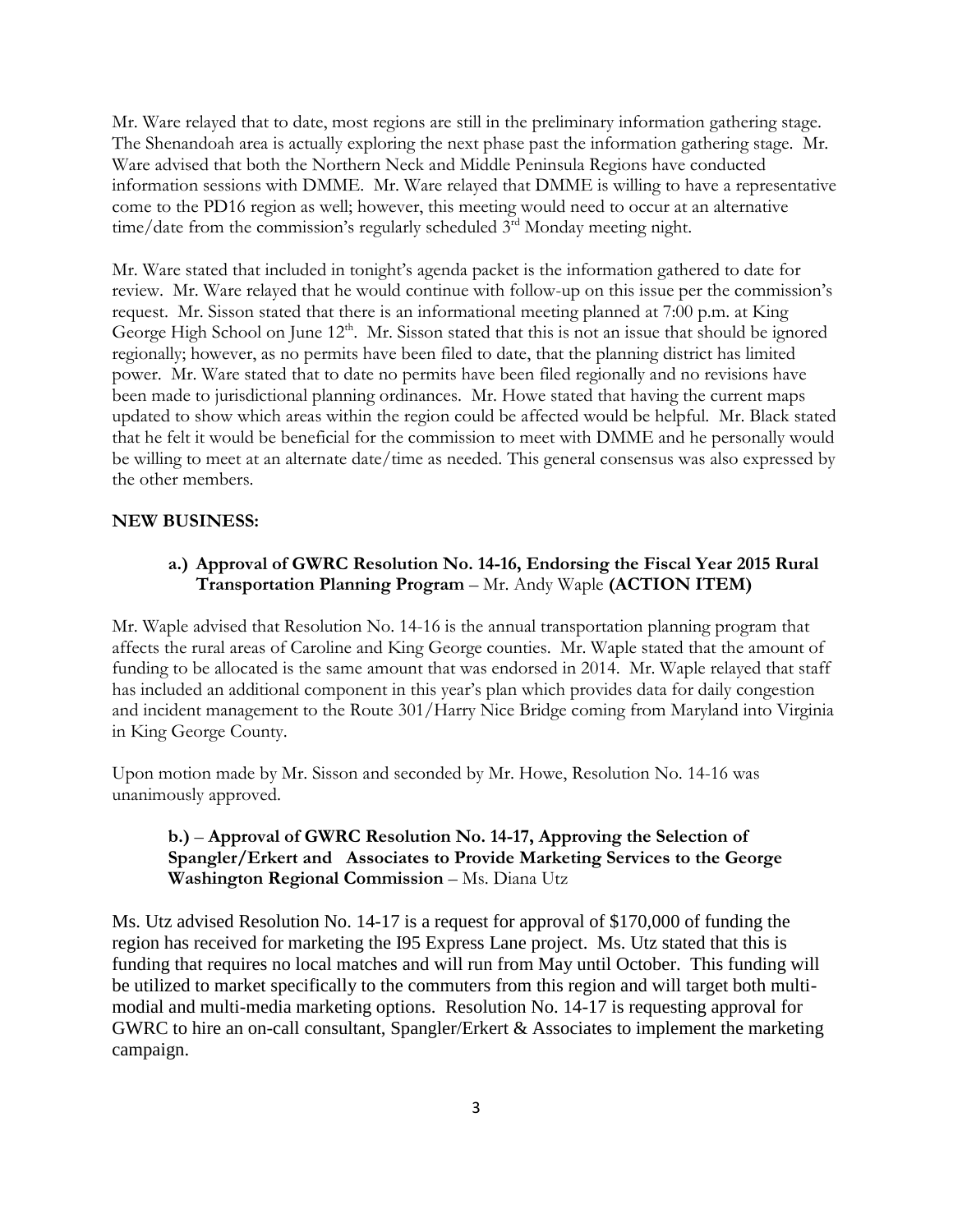Upon motion made by Mr. Howe and seconded by Mr. Kelly, Resolution 14-17 was unanimously approved.

## **c.) Approval of GWRC Resolution No. 14-18, Approving the Issuance of a Professional Services Request for Proposals to Procure Financial Auditing Services –** Mr. Tim Ware **(ACTION ITEM)**

Mr. Ware advised that Resolution No. 14-18 is requesting approval for issuance of professional services to procure financial auditing services. Mr. Ware stated that "competitive negotiation" is required and to be initiated for the issuance of a Request for Proposals (RFP) for the commission.

Upon motion made by Mr. Kelly and seconded by Mr. Howe, Resolution 14-18 was unanimously approved.

# **d.) Regional Health Department Update – Dr. Brooke Rossheim**

Dr. Rossheim provided the commission with the 2013 highlights from the Virginia Reportable Disease list. Dr. Rossheim advised that there were 1,219 disease reports received in Virginia for 2013. The break-down of this report is as follows: 571 – met confirmed case definitions; 120 – submitted with probable cause indicating that some criteria was met but not all criteria was identified; 81 – suspected cases; 93 – unknown; and 354 – did not meet any of the case definition criteria.

Dr. Rossheim advised that in 2013 the region had no confirmed cases of tuberculosis. To date, there has been 1 confirmed case; 2 cases that had symptoms; & 1 unconfirmed case reported. Dr. Rossheim reported that the top ten reported diseases regionally are: Chronic Hepatitis B/C; MRSA; Salmonellosis; Lyme; RMSF; Campylobacteriosis; Pertussis; Ehrlichia; and Giardiasis. In regard to rabies exposure, in 2013 there were 183 cases of people who had been potentially exposed to rabies; 91 of these started the postexposue prophylaxis rabies shots.

# **e.) Regional Emergency Planning Committee Grant Update** – Mr. Darren Coffey

Mr. Coffey provided a handout and update on the Hazardous Materials Emergency Preparedness (HMEP) Grant. Mr. Coffey stated that the two primary outcomes of the grant are to develop a regional LEPC business plan and to consolidate a Tier II Facility GIS database for the five localities. Mr. Coffey stated that once the regional plan is adopted it would then be submitted to the State of Virginia for adoption as well.

Mr. Coffey stated that the Regional LEPC Business Plan needs the following components:

**Regional LEPC Members** – determination of who will be on the committee from each locality

**Governance Structure** – determination of how GWRC operates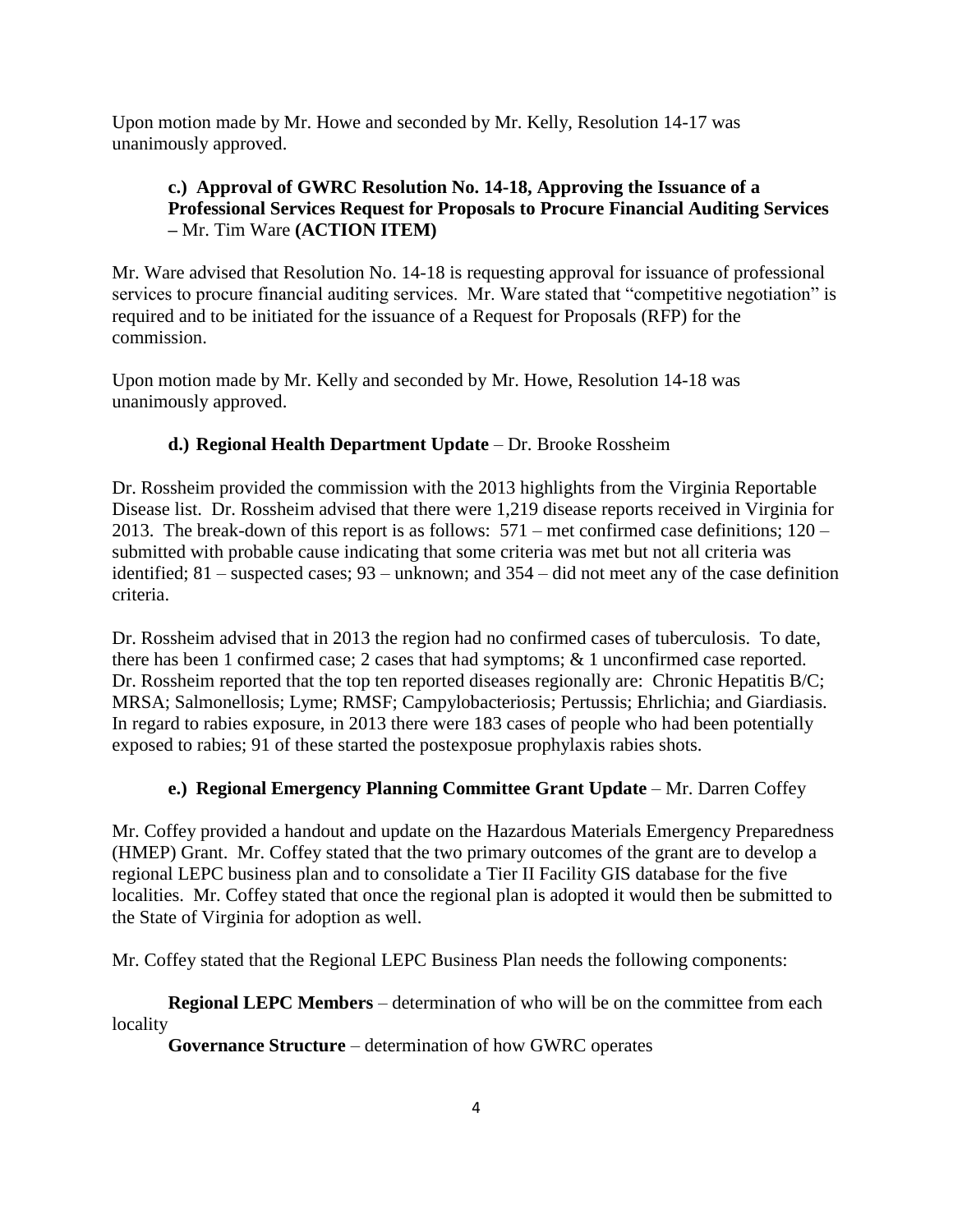**Operating Budget** – realizing that LEPC's do not currently have an established budget but understanding that a minimal budget will become necessary and determination of how this materializes and who funds it

**By-Laws** – currently there are 15 positions on the committee so once the committee structure is finalized, By-Laws will need to be written to coincide with the committee's duties and obligations

Mr. Coffey advised that currently the committee has 15 non-rotating positions that include the following areas of representation: News Media, AP Hill Emergency manager; US EPA; VDEM; State Police; RAHD; FAMPO; State Hazard Mitigation Officer & GWRC (Executive Director or appointee). Mr. Coffey stated that the rotating locality positions change on an annual basis but include the following: Emergency Manager, Fire/EMS, Hospital Representative, Elected Official, Community Group (someone with no knowledge of haz mat process) & a representative from the Business/Industry Tier II facility.

Mr. Coffey stated that the Tier II facilities GIS mapping has been completed for each of the five localities within Planning District 16. Mr. Coffey relayed that the hazardous transportation routes of where the facilities are within the region has been completed as well. Mr. Coffey stated that having the region aware of not only where the transportation routes are but also need to be cognizant of facilities neighboring the routes – i.e. hospitals, nursing homes, schools, etc.

Mr. Coffey advised that the project progress will be continually shared with the regional providers as new data is implemented. The GIS database development and mapping is underway now and should be completed by month end. The business development plan is also underway and is scheduled for a review by the committee in May. The project completion date and deliverables to VDEM are anticipated to be submitted in June.

Mr. Kelly stated that his concern is that as the list of required committee members is heavily mandated by state representatives, he does not want the intent of this project to become a state mandated effort. Mr. Kelly stated that he does not want the process to ultimately push local representation out of the concept thus allowing the State to take charge over a region. Mr. Kelly stated that he felt more focus and representation with local authorities is needed. Mr. Sisson concurred with Mr. Kelly's comments.

## **f.)** 95 Express Lanes Operations Briefing – Mr. Mike McGurk

Due to the lateness of tonight's meeting and being aware that the FAMPO Policy Committee meeting starts directly after the conclusion of the GWRC meeting, the 95 Express Lane briefing was modified to simply include the highlights. GWRC apologized for the meeting time overlaps and asked that Mr. McGurk with Trans urban come again for an in-depth presentation at a future upcoming GWRC meeting.

Mr. McGurk stated that the I95 Express Lane project is a public-private partnership between VDOT, VDRPT, FHWA, & Trans urban-Fluor. Mr. McGurk relayed that Trans urban will